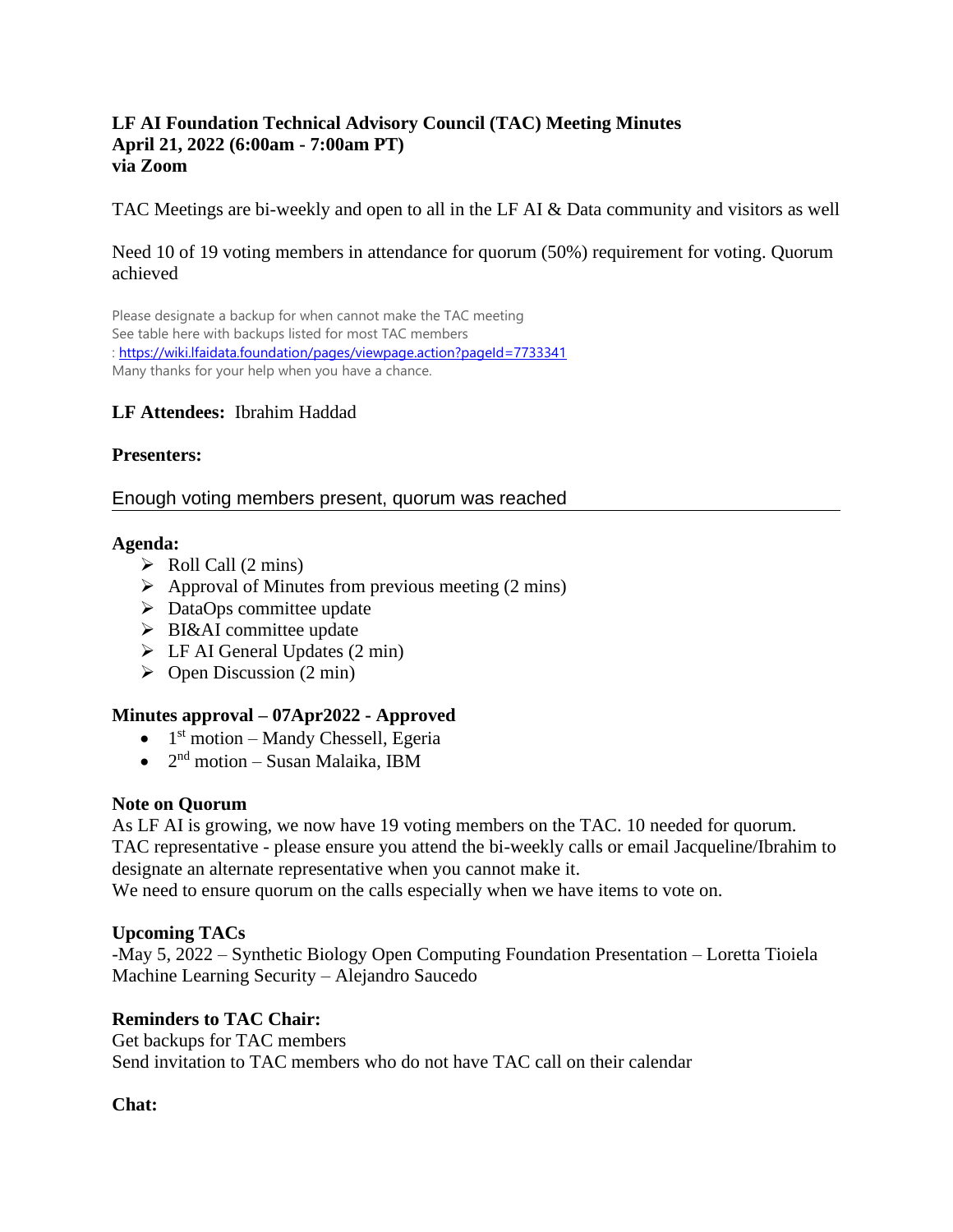00:37:54 Saishruthi Swaminathan: Varies for DataOps as well. 10-30 depending on topic

00:38:03 Jim Spohrer (ONNX - ISSIP): Thanks @Cupid @Saishruthi for the updates 00:40:49 susan malaika @ IBM: thank you saishruthi

00:41:35 Jim Spohrer (ONNX - ISSIP): FYI - short ONNX update (1) Microsoft (Mountain View, CA campus) is planning to host next community meeting in person, (2) Selfnomination for ONNX Steering Committee is now open -

[https://docs.google.com/forms/d/1SZ7M\\_44enxSRXV58nlomsnY52JUHQcJMBoZ5oEGhKu4/](https://docs.google.com/forms/d/1SZ7M_44enxSRXV58nlomsnY52JUHQcJMBoZ5oEGhKu4/)

# **LF AI & Data General Updates**

Contact: Nancy Rausch (TAC Chair) and Ibrahim Haddad (ED, LF AI) to present

Project Updates LF AI & Data Landscape reviewed List of current projects noted, available here: https://landscape.lfaidata.foundation/format=card-mode Growing developer community List of companies hosting projects in LF AI & Data How to host a project in LF AI & Data Hosted project stages and life cycle: https://lfaidata.foundation/project-stages-and-lifecycle/ Offered services for hosted projects: https://lfaidata.foundation/services-for-projects/ Upcoming Releases For links to details on upcoming releases for LF AI & Data hosted projects visit the Technical Project Releases wiki Project releases will be announced via a blog post and promoted on LF Project Graduation Opportunities: TBD

# **AI Twitter and/or LinkedIn social channels**

If you are an LF AI hosted project and would like LF AI to promote your release, reach out to pr@lfaidata.foundation to coordinate in advance (min 2 wks) of your expected release date. Please email pr@lfaidata.foundation for more details and/or questions.

### **GB Committees: Outreach Committee Updates**

Visit the LF AI Events Calendar or wiki for a list of all events Please consider holding virtual events To discuss participation, please email events@lfaidata.foundation Upcoming Events - https://lfaidata.foundation/events/ PR/Comms Updates Please follow LF AI & Data on Twitter & LinkedIn and help amplify news via your social networks - Please retweet and share! Also watch for news updates via the tac-general mail list View recent announcement on the LF AI & Data Blog Open call to publish project/committee updates or other relevant content on the LF AI & Data Blog